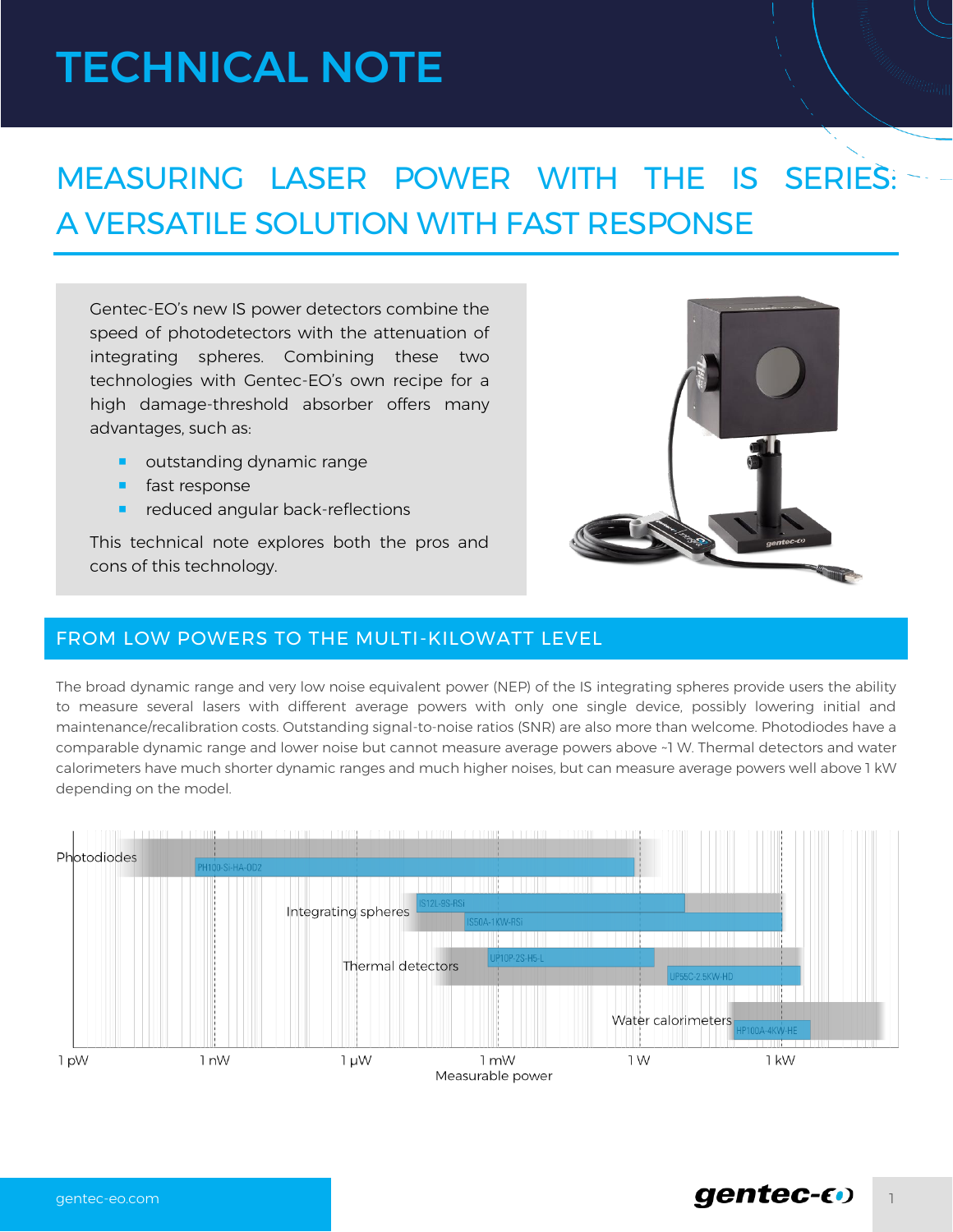# TECHNICAL NOTE

### MONITOR HIGH POWER LASERS AT HIGH SPEED



Inherently faster than thermal detectors and water calorimeters thanks to their photodiode-based sensor, integrating spheres of the IS series allow average powers of up to 1 kW to be measured in under 200 ms, tens of times faster than with both other technologies. This gives users the opportunity to follow the ramp-up of high-power sources and to discern relatively quick changes in laser power.

#### DIFFUSED BACK-REFLECTIONS CONFINED IN AN ANGULAR CONE

While thermal detectors and water calorimeters will diffusely reflect approximately 10% to 15% of the incoming light in a more or less Lambertian manner, integrating spheres of the IS series will reflect a lower 6% to 12% in a more directional way through their optical aperture, potentially helping security in the measurement environment by making it easier to deal with back reflections. The total angle of the cone is 30 degrees and its apex is located at the back of the sphere.



Back-reflections with a thermal detector



Back-reflections with an integrating sphere

### NARROW BANDWIDTH VS BROADBAND DETECTORS

Integrating spheres of the IS series are spectrally limited as their photodiode-based sensor can only provide calibrated measurements for lasers with wavelengths contained in the 400 nm to 1070 nm range. The 340 nm to 400 nm and 1070 nm to 1100 nm ranges are for relative measurements only (uncalibrated). Thermal detectors and water calorimeters have the advantage of being broadband and having a relatively flat absorption/response from 190 nm to 20 μm. They can be calibrated from 248 nm to 2100 nm, and from 2100 nm to 2500 nm or at 10.6 μm on special request.



# [gentec-eo.com](https://www.gentec-eo.com/?utm_source=technote&utm_medium=link-click) and the community of the community of the community of the community of the community of  $\mathbf{g}$  and  $\mathbf{g}$